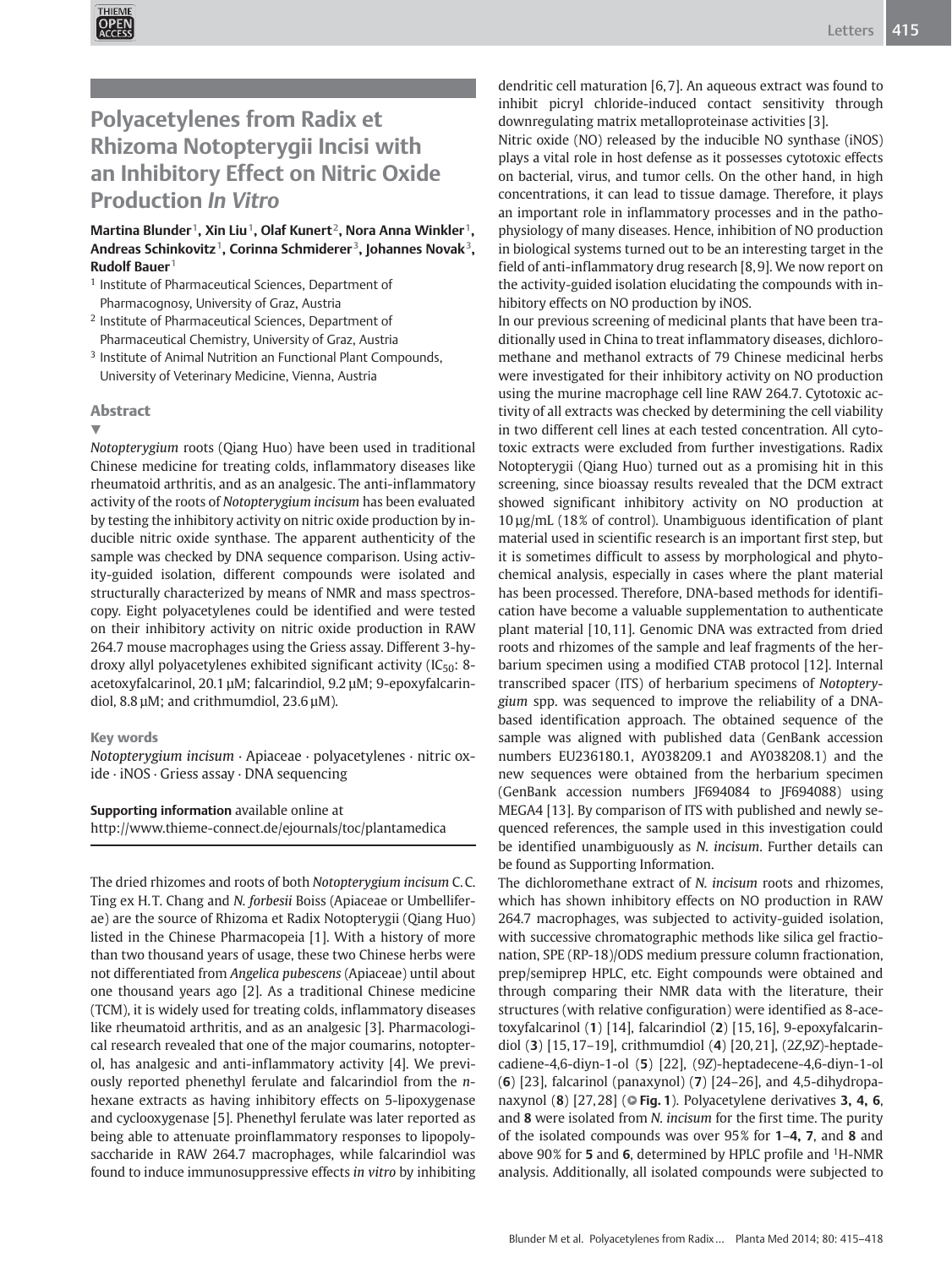



Fig. 1 Polyacetylenes from Notopterygium incisum.

| $\Delta \delta$ = $\delta_{\rm S\text{-ester}}$ – $\delta_{\rm R\text{-ester}}$ (Hz) |      |         |       |       |       |      |  | <b>Carbinol configuration</b> | Stereochemical analysis<br>Table 1            |
|--------------------------------------------------------------------------------------|------|---------|-------|-------|-------|------|--|-------------------------------|-----------------------------------------------|
| $H-1F$                                                                               | H-17 | $H - 2$ | $H-9$ | H-10  |       | H-12 |  | C-8                           | of falcarindiol with (S)- and (R)- $\alpha$ - |
| 48                                                                                   | 42   | 60      | $-60$ | $-30$ | $-17$ |      |  |                               | methoxy-a-trifluoromethylphenyl-              |
|                                                                                      |      |         |       |       |       |      |  |                               | acetate esters.                               |

GC‑MS analysis in order to determine the molecular weight and confirm their structures, especially the alkyl chain length. Detailed information about the isolation and structure elucidation are given as Supporting Information.

The absolute configuration of compounds 2, 3, 4, 7, and 8 were determined by comparing their optical rotation with references [16, 17, 20, 24, 28]. To further determine the absolute configuration of falcarindiol (2) from Notopterygium, (S)- and (R)-α-methoxy-α-trifluoromethylphenylacetate (MTPA Mosher), esters were synthesized using a reported method [29, 30]. Through comparing chemical shifts of two sets of protons in the nearby respective acylated chiral centers (see  $\bullet$  Table 1), its absolute configuration was determined as 3R, 8S. This is consistent with that of falcarindiol reported from Daucus carota, another species of the Umbelliferae family  $[25]$  ( $\circ$  Fig. 1).

The isolated compounds were assayed for inhibition of NO production by iNOS in RAW 264.7 macrophages. Some of the polyacetylenes exhibited remarkable activities with  $IC_{50}$  values of 10 to 30  $\mu$ M ( $\odot$  Table 2).

Compounds 1–8 possess the same chain length of C 17 but differ in their number of double or triple bonds and substitution pattern at positions 1, 3, and 8. Comparing the activity of 2 and 4, which possess the same substitution but differ in the number of triple bonds, it is obvious that the triple bond at position 4 is important for activity, indicating that the linear arrangement enables a better interaction of the hydroxyl moieties. The results also revealed that 1-hydroxy-polyacetylenes (like 5 and 6) showed no relevant activity. In contrast, 3-hydroxy allyl polyacetylenes (like 2 and 3) show significant inhibitory potential on NO production, moderated by a substitution at position 8 (like 1). The findings of the importance of the 4-hydroxyl-allyl moiety are in

Table 2 Inhibitory activity of the polyacetylenes from Notopterygium incisum on NO production of iNOS. Activity is referred to nitrite accumulation of cells treated with lipopolysaccharides/interferon γ/DMSO (0.1%). IC<sub>50</sub> determinations were performed in at least six concentrations, each in at least three independent experiments, each time in duplicate.  $IC_{50}$  values were calculated with the SigmaPlot program package employing the 4-parameter logistic regression model. The data shown are means ± SD

| Compound                                | $IC_{50} \pm SD$ (µM) |
|-----------------------------------------|-----------------------|
| 8-Acetoxyfalcarinol (1)                 | $20.1 \pm 3.7$        |
| Falcarindiol (2)                        | $9.2 \pm 4.6$         |
| 9-Epoxyfalcarindiol (3)                 | $8.7 \pm 2.5$         |
| Crithmumdiol (4)                        | $23.6 \pm 4.9$        |
| (2Z,9Z)-heptadecadiene-4,6-diyn-1-ol(5) | >100                  |
| $(9Z)$ -heptadecene-4,6-diyn-1-ol $(6)$ | >100                  |
| Falcarinol (panaxynol) (7)              | $25.3 \pm 1.8$        |
| 4,5-Dihydropanaxynol (8)                | $62.5 \pm 1.3$        |
|                                         |                       |

good agreement with previous studies of falcarindiol [31]. That study proved a reduction of IKK and JAK, giving rise to nuclear blockage of NF-κB and Stat1 resulting in a reduced induction of iNOS. Therefore, we conclude that polyacetylenes must contribute to the anti-inflammatory activity of N. incisum through the inhibition of NO production.

# Materials and Methods

 $\blacktriangledown$ 

Cell culture and nitric oxide measurements: Cells were stimulated with lipopolysaccharides (LPS; Sigma) and interferon γ (IFNγ; Roche) for induction of iNOS gene expression. The effects on NO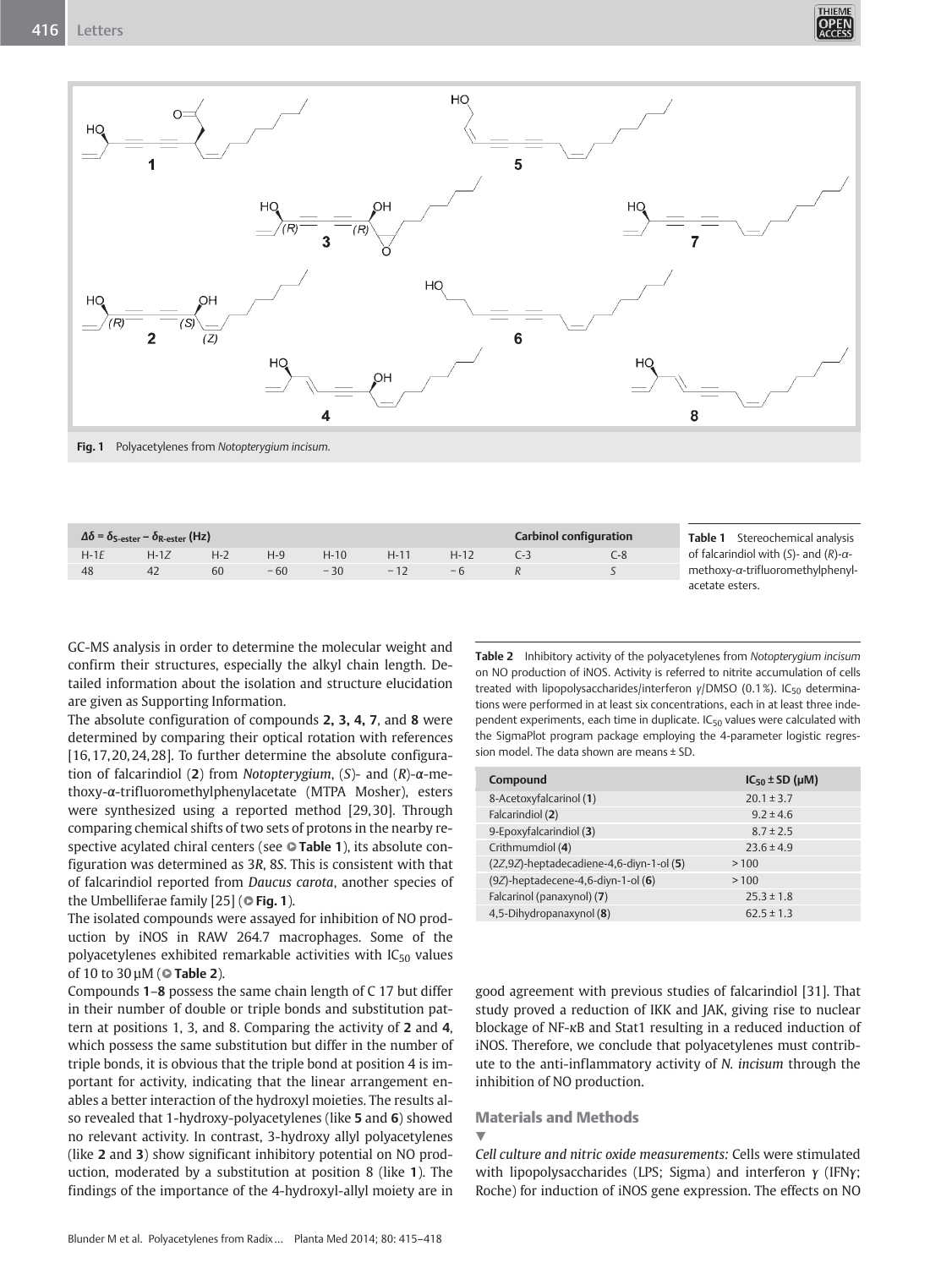

production were determined by photometrical quantification of nitrite accumulation in cell culture supernatants using the Griess assay (Griess reagent from Sigma) compared with a sodium nitrite standard curve after 16 hours of incubation with the respective sample as described by Baer et al. [32], with slight modifications [33]. Activity is referred to nitrite accumulation of cells treated with LPS/IFN-γ/DMSO (final concentration of 0.1% DMSO served as the solvent control). L-NMMA (N<sup>y</sup>-monomethyl-L-arginine; purity ≥ 99%; Alexis) is a known, relatively nonselective inhibitor of all NOS isoforms. It is the archetypal NOS inhibitor to which other inhibitors are most often compared. Therefore, it has been used as a positive control in the described assay. Further information about the bioassay and statistics are given as Supporting Information.

### Supporting information

Detailed information about plant material and its DNA-based confirmation of identity, extraction, isolation, and structure elucidation of the polyacetylenes by means of multidimensional NMR spectroscopy and mass spectrometry (GC‑MS), as well as the preparation of the  $(S)$ - and  $(R)$ -MTPA esters of falcarindiol can be found as Supporting Information.

### Acknowledgements

v,

The authors would like to thank F. Bucar (Graz) for discussions concerning mass spectrometry. The authors gratefully acknowledge the Herbarium of the Royal Botanic Garden Edinburgh (RBGE) for making their collection available. The authors also gratefully acknowledge the funding provided by the Austrian Science Fund (FWF) within project NFN S 10705-B13.

#### Conflict of Interest

 $\blacktriangledown$ 

The authors declare no conflict of interest.

#### References

- 1 Pharmacopoeia Commission of People's Republic of China. Pharmacopoeia of the People's Republic of China, 2010 edition. Beijing: China Medical Science Press; 2010: 299–300
- 2 Yan YQ, Yu CL, Huang TK, Ding ZZ, Gao XL, Zhang ZD. Dictionary of Chinese Medicine. Beijing: China Medico-Pharmaceutical Science and Technology Publishing House; 1996: 372–376
- 3 Sun Y, Xu Q. Aqueous extract from Rhizoma Notopterygii reduces contact sensitivity by inhibiting lymphocyte migration via down-regulating mettalloproteinase activity. Pharmacol Res 2002; 46: 333–337
- 4 Okuyama E, Nishimura S, Ohmori S, Ozaki Y, Satake M, Yamazaki M. Analgesic component of Notopterygium incisum TING. Chem Pharm Bull 1993; 41: 926–929
- 5 Zschocke S, Lehner M, Bauer R. 5-Lipoxygenase and cyclooxygenase inhibitory active constituents from Qianghuo (Notopterygium incisum). Planta Med 1997; 63: 203–206
- 6 Mitsui S, Torii K, Fukui H, Tsujimura K, Maeda A, Nose M, Nagatsu A, Mizukami H, Morita A. The herbal medicine compound falcarindiol from Notopterygii Rhizoma suppresses dendritic cell maturation. J Pharmacol Exp Ther 2010; 333: 954–960
- 7 Tang SY, Cheah IK, Wang H, Halliwell B. Notopterygium forbesii Boiss extract and its active constituent phenethyl ferulate attenuate pro-inflammatory responses to lipopolysaccharide in RAW 264.7 macrophages. A "protective" role for oxidative stress? Chem Res Toxicol 2009; 22: 1473–1482
- 8 Clancy RM, Amin AR, Abramson SB. The role of nitric oxide in inflammation and immunity. Arthritis Rheum 1998; 41: 1141–1151
- 9 Kleinert H, Pautz A, Linker K, Schwarz PM. Regulation of the expression of inducible nitric oxide synthase. Eur J Pharmacol 2004; 500: 255–266
- 10 Heubl G. New aspects of DNA-based authentication of Chinese medicinal plants by molecular biological techniques. Planta Med 2010; 76: 1963–1974
- 11 Sucher NJ, Carles MC, Genome-based approaches to the authentication of medicinal plants. Planta Med 2008; 74: 603–623
- 12 Doyle J. DNA protocols for plants. In: Hewitt GM, Johnston AWB, Young JPW, editors. Molecular techniques in taxonomy, 1st edition. Berlin: Springer; 1991: 283–285
- 13 Tamura K, Dudley J, Nei M, Kumar S. MEGA4: Molecular Evolutionary Genetics Analysis (MEGA) software version 4.0. Mol Biol Evol 2007; 24: 1596–1599
- 14 Dang NH, Zhang XF, Zheng MS, Son KH, Chang HW, Kim HP, Bae K, Kang SS. Inhibitory constituents against cyclooxygenases from Aralia cordata Thunb. Arch Pharm Res 2005; 28: 28–33
- 15 Eckenbach U, Lampman RL, Seigler DS, Ebinger J, Novak RJ. Mosquitocidal activity of acetylenic compounds from Cryptotaenia canadensis. J Chem Ecol 1999; 25: 1885–1893
- 16 Schmiech L, Alayrac C, Witulski B, Hofmann T. Structure determination of bisacetylenic oxylipins in carrots (Daucus carota L.) and enantioselective synthesis of falcarindiol. J Agric Food Chem 2009; 57: 11 030- 11 040
- 17 Appendino G, Pollastro F, Verotta L, Ballero M, Romano A, Wyrembek P, Szczuraszek K, Mozrzymas J, Taglialatela-Scafati O. Polyacetylenes from Sardinian Oenanthe fistulosa: a molecular clue to risus sardonicus. J Nat Prod 2009; 72: 962–965
- 18 Deng S, Chen SN, Yao P, Nikolic D, van Breemen RB, Bolton JL, Fong HHS, Farnsworth NR, Pauli GF. Serotonergic activity-guided phytochemical investigation of the roots of Angelica sinensis. J Nat Prod 2006; 69: 536–541
- 19 Deng S, Wang Y, Inui T, Chen SN, Farnsworth NR, Cho S, Franzblau SG, Pauli GF. Anti-TB polyynes from the roots of Angelica sinensis. Phytother Res 2008; 22: 878–882
- 20 Ruberto G, Vincenzo A. Crithmumdiol: a new C17-acetylene derivative from Crithmum maritimum. Planta Med 1999; 65: 681–682
- 21 Yamazoe S, Hasegawa K, Shigemori H. Growth inhibitory indole acetic acid polyacetylenic ester from Japanese ivy (Hedera rhombea Bean). Phytochemistry 2007; 68: 1706–1711
- 22 Huang HQ, Zhang X, Shen YH, Su J, Liu XH, Tian JM, Lin S, Shan L, Zhang WD. Polyacetylenes from Bupleurum longiradiatum. J Nat Prod 2009; 72: 2153–2157
- 23 Bohlmann F, Miethe R. Polyacetylenverbindungen, 196. Synthesen von Acetylenverbindungen aus Oenanthe crocata L. und Pittosporum buchanani Hook. Chem Ber 1971; 104: 1362–1374
- 24 Hirakura K, Takagi H, Morita M, Nakajima K, Niitsu K, Sasaki H, Maruno M, Okada M. Cytotoxic activity of acetylenic compounds from Panax ginseng. Nat Med 2000; 54: 342–345
- 25 Kobayashi M, Mahmud T, Umezome T, Wang W, Murakami N, Kitagawa I. The absolute stereostructures of the polyacetylenic constituents of Ginseng Radix Rubra. Tetrahedron 1997; 53: 15 691-15 700
- 26 Mayer SF, Steinreiber A, Orru RVA, Faber K. Chemoenzymatic asymmetric total syntheses of antitumor agents (3R,9R,10R)- and (3S,9R,10R) panaxytriol and (R)- and (S)-falcarinol from Panax ginseng using an enantioconvergent enzyme-triggered cascade reaction. J Org Chem 2002; 67: 9115–9121
- 27 Hirakura K, Morita M, Nakajima K, Ikeya Y, Mitsuhashi H. Three acetylenic compounds from roots of Panax ginseng. Phytochemistry 1992; 31: 899–903
- 28 Schinkovitz A, Stavri M, Gibbons S, Bucar F. Antimycobacterial polyacetylenes from Levisticum officinale. Phytother Res 2008; 22: 681–684
- 29 Bernart MW, Cardellina JH, Balaschak MS, Alexander MR, Shoemaker RH, Boyd MR. Cytotoxic falcarinol oxylipins from Dendropanax arboreus. J Nat Prod 1996; 59: 748–753
- 30 Ohtani I, Kusumi T, Kashman Y, Kakisawa H. High-field FT NMR application of Mosher's method. The absolute configurations of marine terpenoids. J Am Chem Soc 1991; 113: 4092–4096
- 31 Shiao Y, Lin Y, Sun Y, Chi C, Chen C, Wang C. Falcarindiol impairs the expression of inducible nitric-oxide synthase by abrogating the activation of IKK and JAK in rat primary astrocytes. Br J Pharmacol 2005; 144: 42–51
- 32 Baer HP, Schmidt K, Mayer B, Kukovetz WR. Pentamidine does not interfere with nitrite formation in activated RAW 264.7 macrophages but